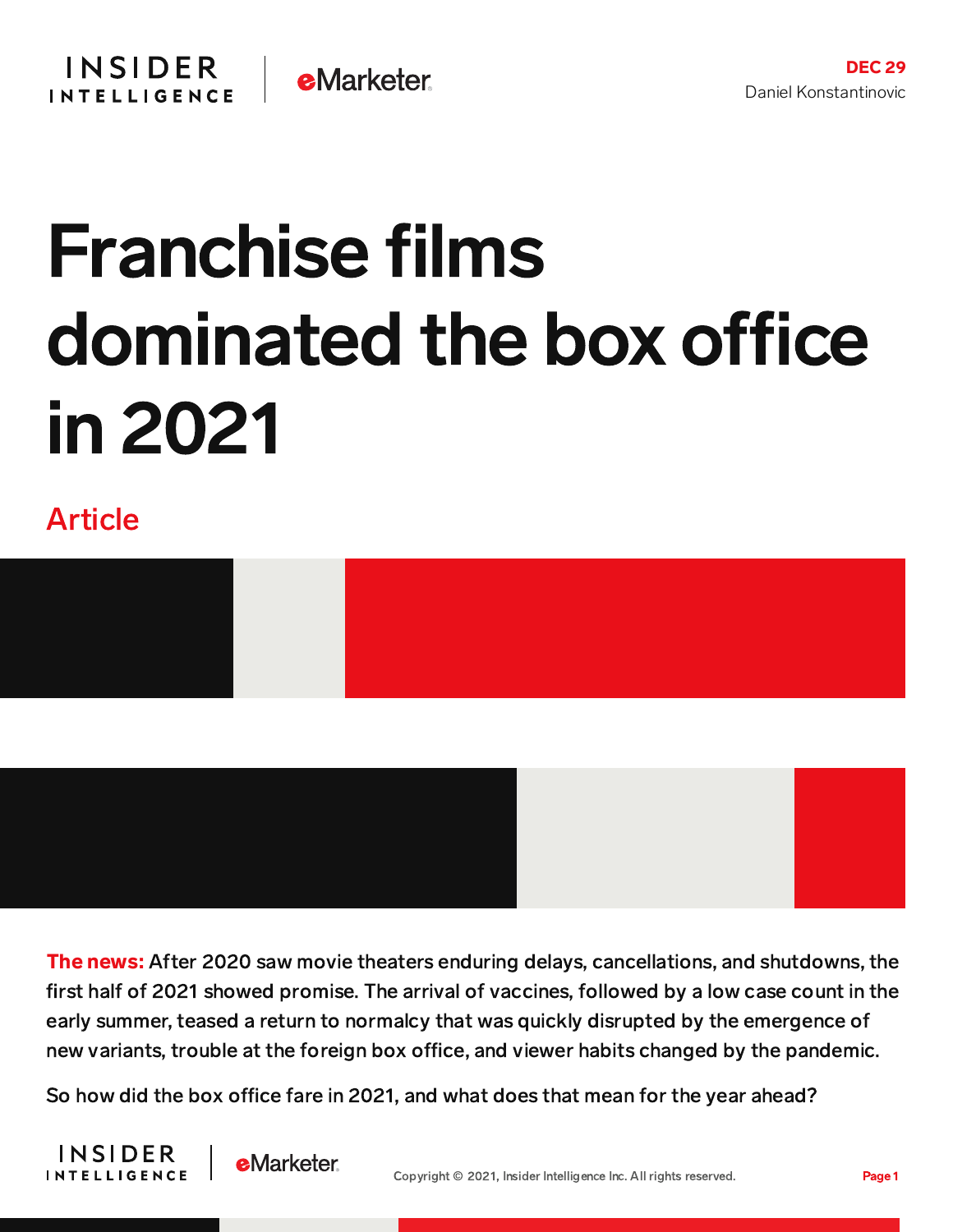**Franchises are the new blockbusters:** Franchise films were the big winners at the box office in 2021, consistently drawing viewers to theaters despite the ongoing pandemic.

- Marvel Cinematic Universe films Black Widow and Shang-Chi and the Legend of the Ten Rings marked a successful return to the MCU, with strong opening weekends of \$80 million and \$75.5 million, respectively, though their box office performances were hampered by a number of issues.
- Black Widow's debut may have been undercut by a dual streaming-theatrical release. But less than two months later, at the peak of a delta variant surge, [Shang-Chi](https://content-na2.emarketer.com/shang-chi-marks-new-movie-going-normal) shattered opening weekend box office estimates of \$50 million, showing that the cultural power of MCU films hadn't dwindled.
- The franchise films Fast & Furious 9 and No Time To Die both suffered several pandemicrelated delays, but they still managed to rank in the top 10 highest-grossing films of the year at the domestic box office, alongside all four Marvel offerings. The only non-sequel or franchise film in the top 10 was Free Guy, [per](https://www.boxofficemojo.com/year/2021/) BoxOfficeMojo.

Franchise films far outperformed films by famed, established directors. Ridley Scott's The Last Duel crashed at the box office, and Steven Spielberg's musical, West Side Story, also failed to drive enough viewers to theaters to break even.

The changing business model: Though franchise films firmly established their claim this year, troubles that plagued the MCU show how the blockbuster model is changing.

- Black Widow's streaming debut netted an [additional](https://content-na2.emarketer.com/disney-s-premier-access-plan-paying-off/) \$60 million for Disney, but it was marred with scandal after star Scarlett Johansson sued the company, claiming that her contract stipulated a traditional theatrical release. Shortly after the release of Shang-Chi, Disney announced it would release the remainder of its 2021 lineup [exclusively](https://content-na2.emarketer.com/disney-release-schedule-could-foreshadow-future-of-movie-theater) in theaters.
- Making matters worse, Shang-Chi star Simu Liu and Eternals director Chloe Zhao criticized the Chinese government, which then blocked the release of all four of the MCU's 2021 films in the country—which Disney has increasingly relied upon to boost box office [numbers.](https://content-na2.emarketer.com/disney-films-face-hangups-china-murky-us-theater-landscape)

Spider-Man breaks the rule: Prospects for Spider-Man: No Way Home, Disney's final MCU film of the year in partnership with **Sony**, looked grim going into the holiday season after the omicron variant emerged and China issued another rejection. But the film managed to defy expectations, grossing over \$1 billion in the worldwide box office.

INSIDER

**INTELLIGENCE** 

**eMarketer**